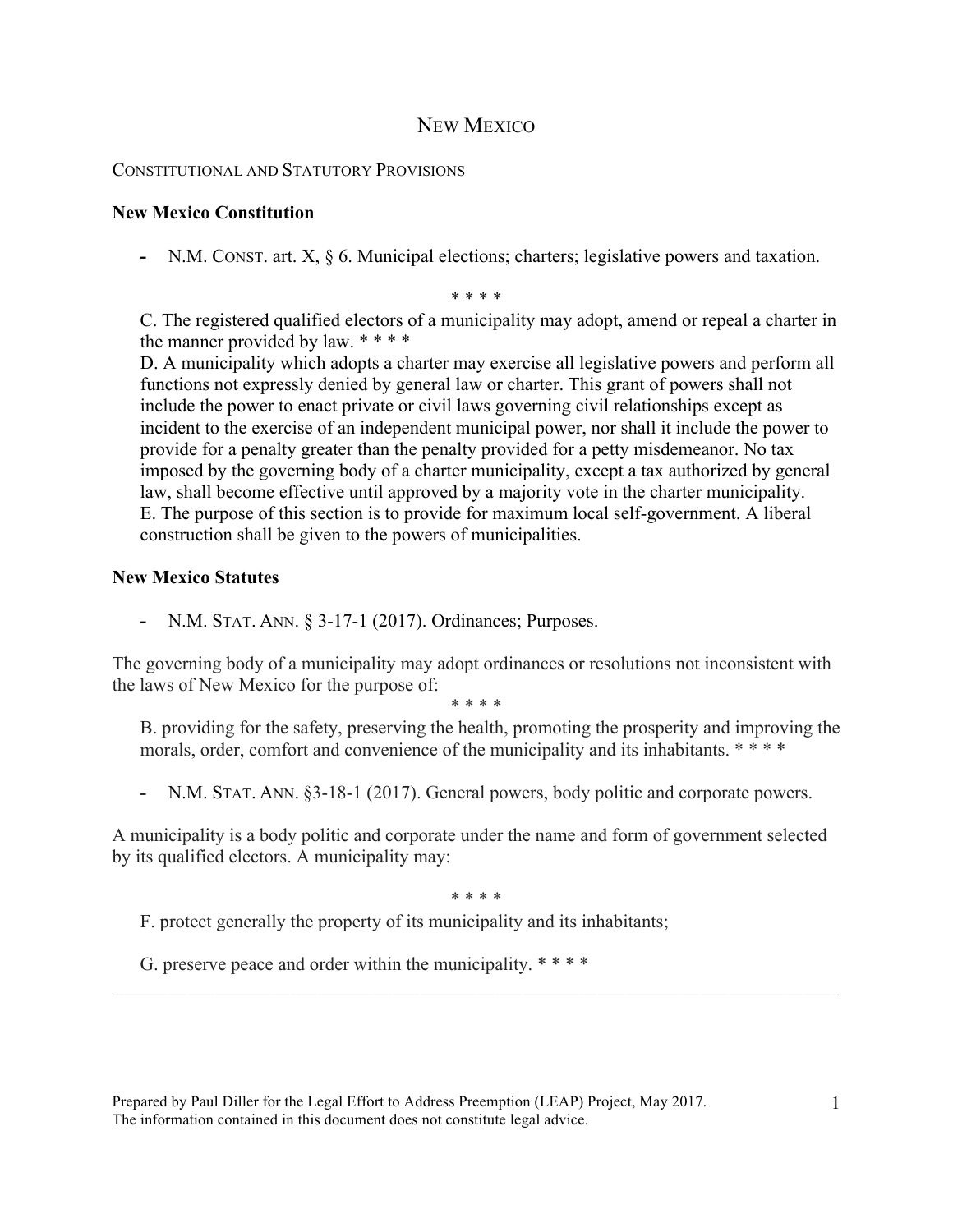#### HOME RULE STRUCTURE

New Mexico's constitutional home rule provision provides broad home rule authority to its cities that adopt a charter.<sup>1</sup> Municipalities that choose not to adopt a home rule charter depend on the state legislature for a grant of power.<sup>2</sup> The New Mexico legislature has delegated something akin to the police power to all cities, regardless of whether they have adopted a charter. Eleven cities, and one merged city-county government, have adopted home-rule charters.<sup>3</sup>

The Home Rule Amendment makes clear that charter cities' authority is subject to preemption by "general law." It also exempts from city authority matters of civil or private law unless incident to the exercise of an independent municipal power. In a case involving Santa Fe's enactment of a minimum wage higher than that of the state, the New Mexico Court of Appeals wrestled extensively with the scope of the private law exception, ultimately concluding that although the minimum wage constituted "private law," the ordinance was permissible in part because the legislature had separately delegated the police power to cities.<sup>4</sup> In that case, the court also rejected the notion that a state minimum wage law impliedly preempted the Santa Fe ordinance. In deciding on this question, the court considered whether the general law evinced any intent to negate such municipal power, whether there was a clear intent to preempt that governmental area from municipal policymaking, or whether municipal authority to act would be so inconsistent with the general law that the general law is the equivalent of an express denial.<sup>5</sup>

#### IMMUNITY FROM STATE PREEMPTION

In addition to enjoying a constitutional foundation for their powers, charter cities enjoy limited autonomy from state interference in matters of local concern.<sup>6</sup> This immunity from preemption derives from the "general law" provision of the Home Rule Amendment, which the courts have interpreted to mean a law that applies generally throughout the state and is of statewide concern impacting all inhabitants of the state.<sup>7</sup> In a notable decision on this point, the state supreme court held that a state law mandating a certain number of city councilors was not a "general law" and

<sup>&</sup>lt;sup>1</sup> New Mexicans for Free Enter. v. City of Santa Fe, 126 P.3d 1149, 1158 (N.M. Ct. App. 2005) (describing the home rule amendment as offering a "generous grant of authority").

 $2$  State ex rel. Haynes v. Bonem, 845 P.2d 150, 154 (N.M. 1992).

<sup>&</sup>lt;sup>3</sup> See Ballotpedia, https://ballotpedia.org/Cities\_in\_New\_Mexico#cite\_note-Types-1 (last visited Apr. 23, 2017) (listing N.M. charter cities as Alamogordo, Albuquerque, Clovis, Gallup, Grants, Hobbs, Las Cruces, Las Vegas, Rio Rancho, and Santa Fe, and Los Alamos as a consolidated city-county charter government).<br><sup>4</sup> New Mexicans for Free Enter., 126 P.3d at 1160-64.

<sup>&</sup>lt;sup>5</sup> *Id.* at 1159; see also Apodaca v. Wilson, 525 P.2d 876, 881 (N.M. 1974) ("[I]n New Mexico . . . a home rule municipality no longer has to look to the legislature for a grant of power to act, but only looks to legislative enactments to see if any express limitations have been placed on their power to act."). <sup>6</sup> *New Mexicans for Free Enter.*, 126 P.3d at 1158.

<sup>7</sup> *Id.* at 1158.

Prepared by Paul Diller for the Legal Effort to Address Preemption (LEAP) Project, May 2017. The information contained in this document does not constitute legal advice.